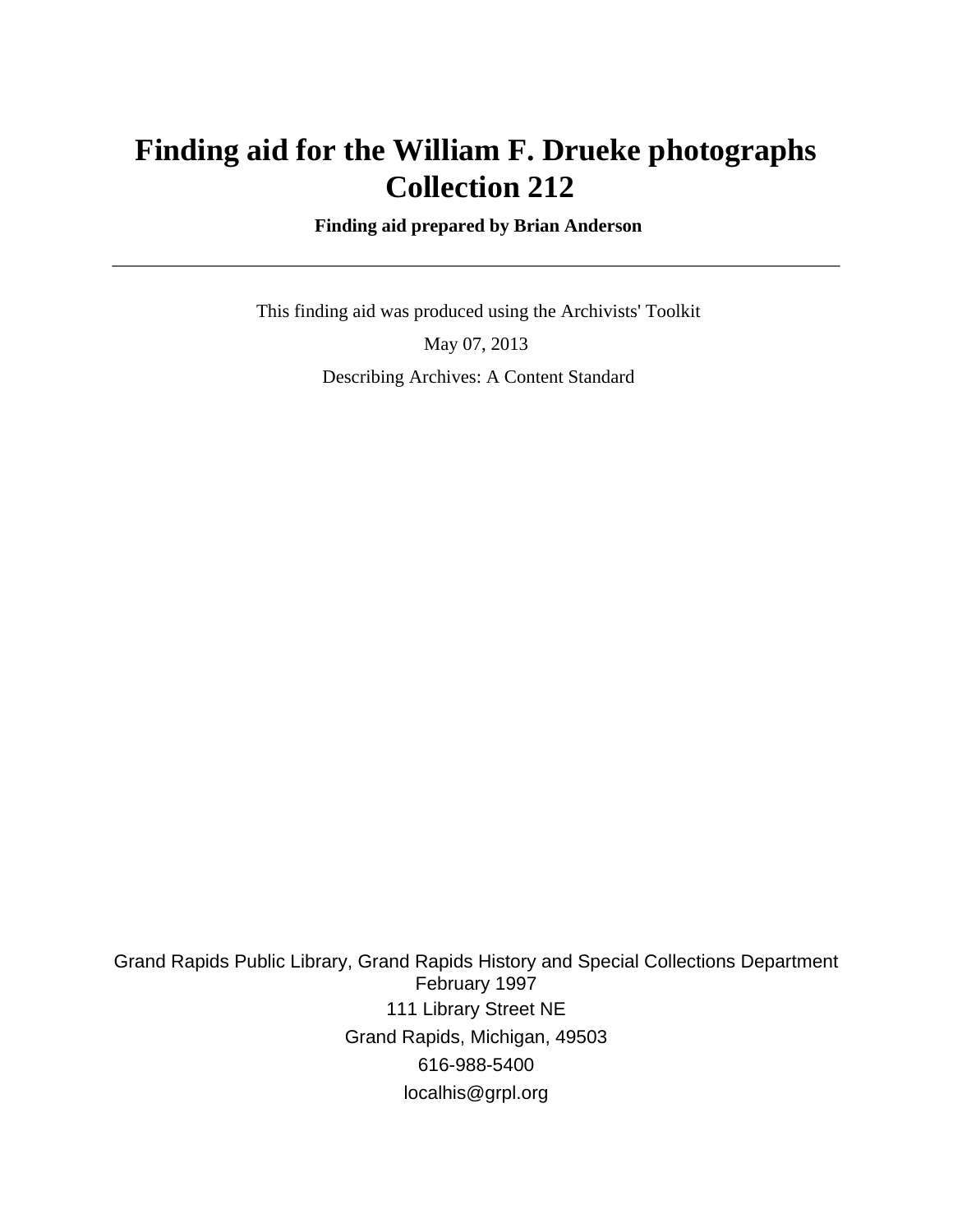# **Table of Contents**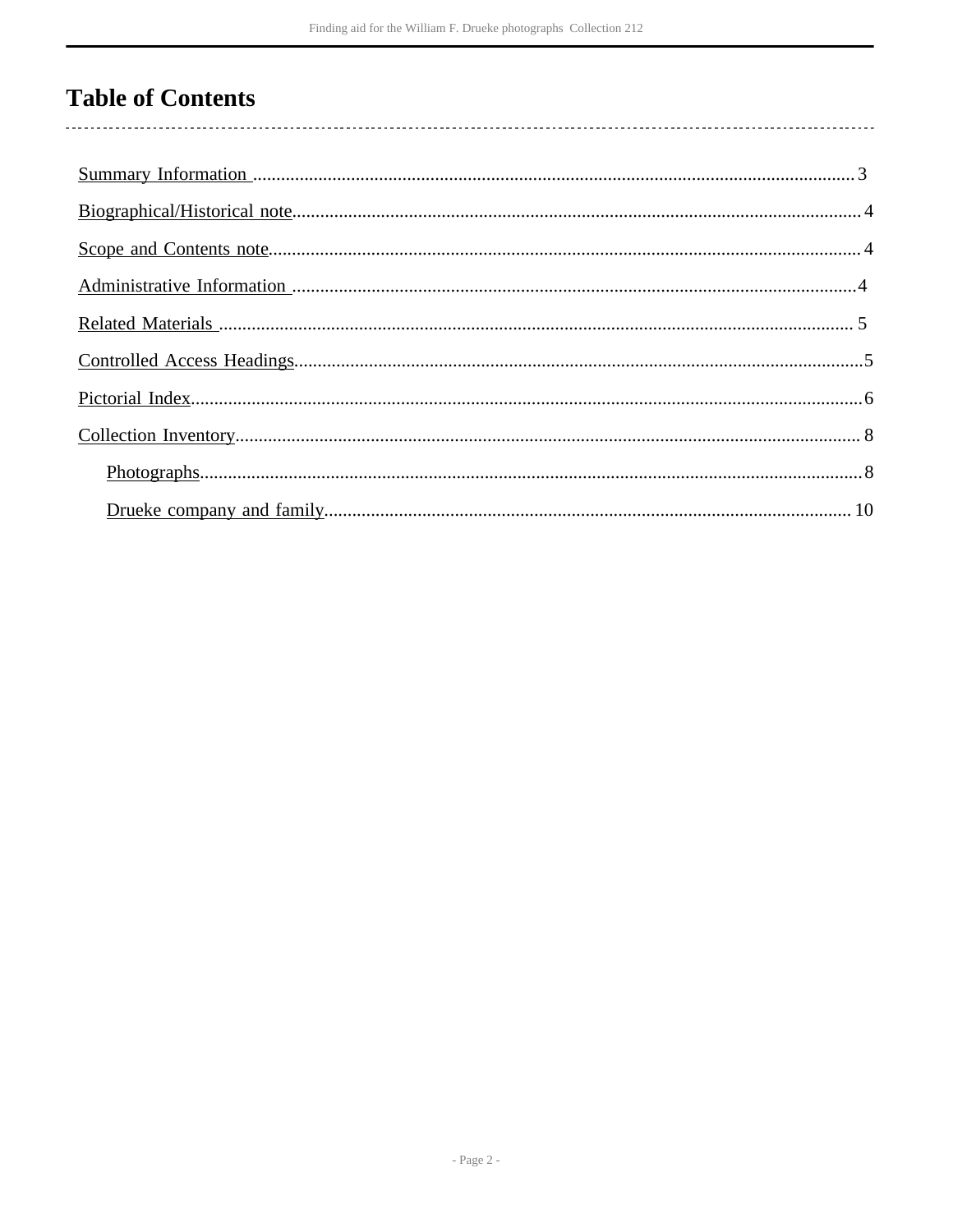# <span id="page-2-0"></span>**Summary Information**

| <b>Repository</b> | Grand Rapids Public Library, Grand Rapids History and Special<br><b>Collections Department</b>                                                                                                                                                                                                                                                                                                                                                                                                                                                                                                                                                               |
|-------------------|--------------------------------------------------------------------------------------------------------------------------------------------------------------------------------------------------------------------------------------------------------------------------------------------------------------------------------------------------------------------------------------------------------------------------------------------------------------------------------------------------------------------------------------------------------------------------------------------------------------------------------------------------------------|
| <b>Creator</b>    | Drueke, William F, Jr., 1912-2000                                                                                                                                                                                                                                                                                                                                                                                                                                                                                                                                                                                                                            |
| <b>Title</b>      | William F. Drueke photographs                                                                                                                                                                                                                                                                                                                                                                                                                                                                                                                                                                                                                                |
| Date [inclusive]  | 1958-1996                                                                                                                                                                                                                                                                                                                                                                                                                                                                                                                                                                                                                                                    |
| <b>Extent</b>     | 1.3 Linear feet Three boxes                                                                                                                                                                                                                                                                                                                                                                                                                                                                                                                                                                                                                                  |
| Language          | English                                                                                                                                                                                                                                                                                                                                                                                                                                                                                                                                                                                                                                                      |
| <b>Abstract</b>   | William F. Drueke, Jr. (1912-2000) was a Grand Rapids, Michigan<br>businessman. He headed the family business, the Drueke Game Company.<br>This collection contains photographs he took of various scenes in Grand<br>Rapids from 1958 to 1979. The images depict urban renewal, including<br>demolition of buildings. A large portion of the collection documents<br>the construction of Interstate 96 through Grand Rapids. Also shown are<br>many scenes of downtown Grand Rapids and the Grand River, including<br>building projects and street scenes. Also included are a few items related<br>to the Drueke Game Company and Drueke family genealogy. |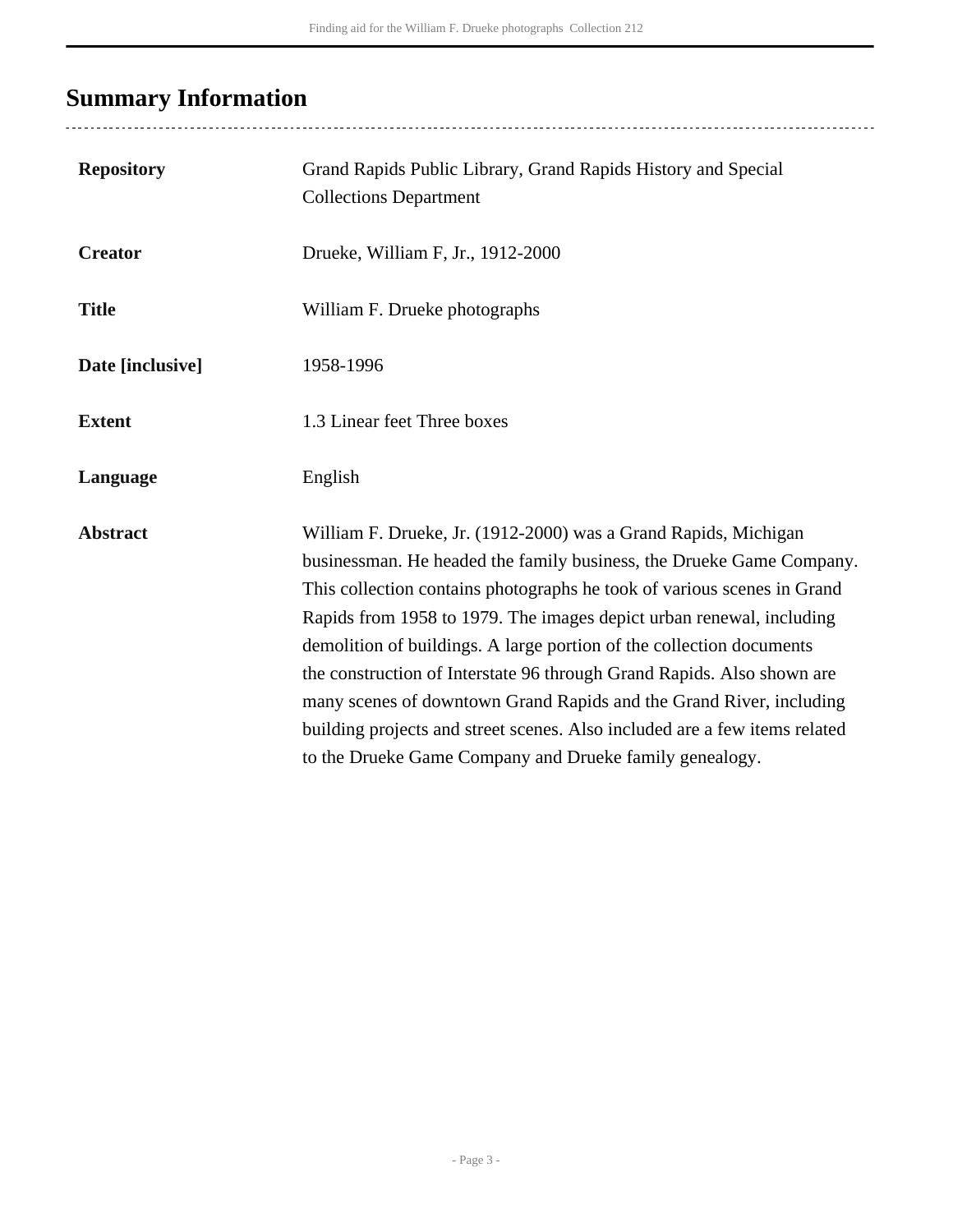## <span id="page-3-0"></span>**Biographical/Historical note**

William F. Drueke Jr. (1912-2000) was one of two sons of William F. Drueke Sr. (1884-1956). William Drueke Sr., from Grand Rapids, Michigan, was a civic leader and a games manufacturer. His father, William Peter Drueke was in the wholesale liquor business until 1918. In 1914, Drueke Sr. founded the first American company to produce chess boards. The company expanded producing many types of game boards, using high quality Grand Rapids wood craftsmanship. In 1932, his children, Marian, Joe, and Bill (William Jr.), joined the company.

During the Second World War, the Drueke Game Company received a war contract to produce games for soldiers. The company took the status of incorporated in 1954. Two years later William Sr. died unexpectedly in Kentucky at the age of 72 en route to Florida with his wife. William F. Drueke Jr. took over the family business, running it until it was sold to Low Tech in 1987. The Drueke name remained on the products even after the company was sold again in 1992 to Carrom, based in Ludington.

Bill Drueke married Doris E. McLaughlin on January 25, 1941. They had seven children: Elizabeth, William F. (3rd), Carole, David, Mary Kay, Richard and Rose. Bill developed his photographic interests from Cresence Smith, his uncle. A May 3, 2000 obituary article in the Grand Rapids Press states that Drueke had his own darkroom, with one of his favorite images being a 1969 photo of the Calder sculpture, La Grande Vitesse, not part of this collection at this time.

### <span id="page-3-1"></span>**Scope and Contents note**

One third of the collection contains photographs of the construction of Interstate 96 in Grand Rapids between 1959 and 1966. Many stages of the construction process are shown. Approximately another third of the collection documents building construction and urban renewal in downtown Grand Rapids in the sixties and seventies. Most of the urban renewal is found in box 2. The third box contains photographs of people and events, however very few of the people are identified. The third box also contains information on the Drueke family and business.

A poster "Lakeside Club Bouquet," located in the flat files, is shown in a photo in Box 3, Folder 11 of this collection, but may not belong to this accession.

## <span id="page-3-2"></span>**Administrative Information**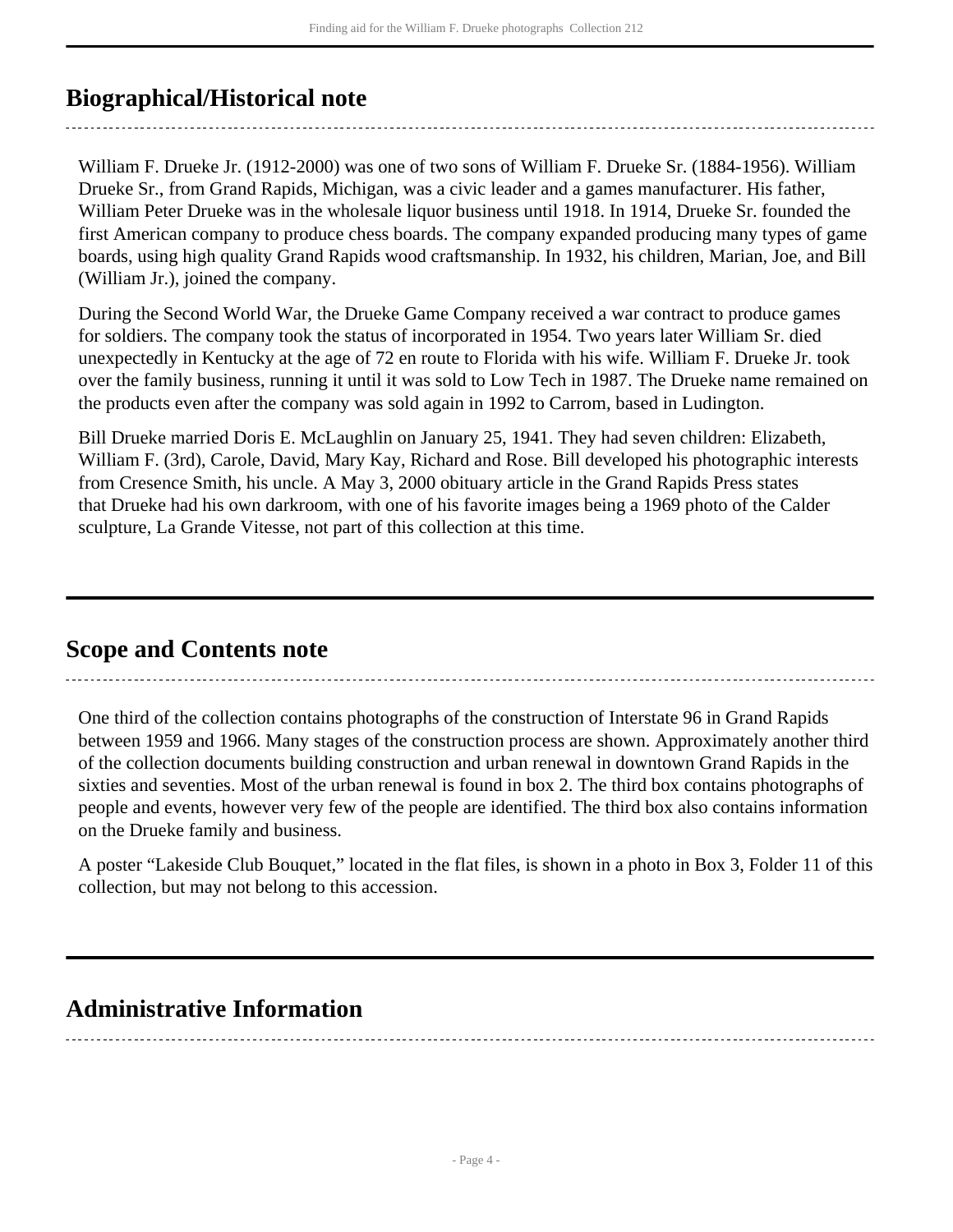#### **Publication Information**

Grand Rapids Public Library, Grand Rapids History and Special Collections Department February 1997

#### **Immediate Source of Acquisition note**

William F. Drueke, accession number 1996.002

### <span id="page-4-0"></span>**Related Materials**

#### **Related Archival Materials note**

Coll. 084, Furniture Manufacturers Association Collection has nine 1959 photos of Drueke chess game pieces, perhaps carved by the same carvers who worked for the Grand Rapids furniture industry.

Coll. 263, GRPL Small Manuscript Collection, includes a biography of William Drueke. Another copy may also be located in the departmental biography files.

Coll. 273, Father Dennis Morrow Collection. Father Morrow has included images from the Drueke Coll. 212 in his slide presentations.

Jane Drueke Biggins website http://www.peterspioneers.com/JAJDB.htm

Drueke Company site. History http://www.carrom.com/Site-Content/drueke

William Peter and Elizabeth Berles Drueke Family family history site. William Peter was the grandfather of the donor, William F. Drueke, Jr. http://www.peterspioneers.com/WEBD.htm

### <span id="page-4-1"></span>**Controlled Access Headings**

#### **Corporate Name(s)**

- Drueke Games.
- Wm. F. Drueke & Sons, Inc.

**Genre(s)**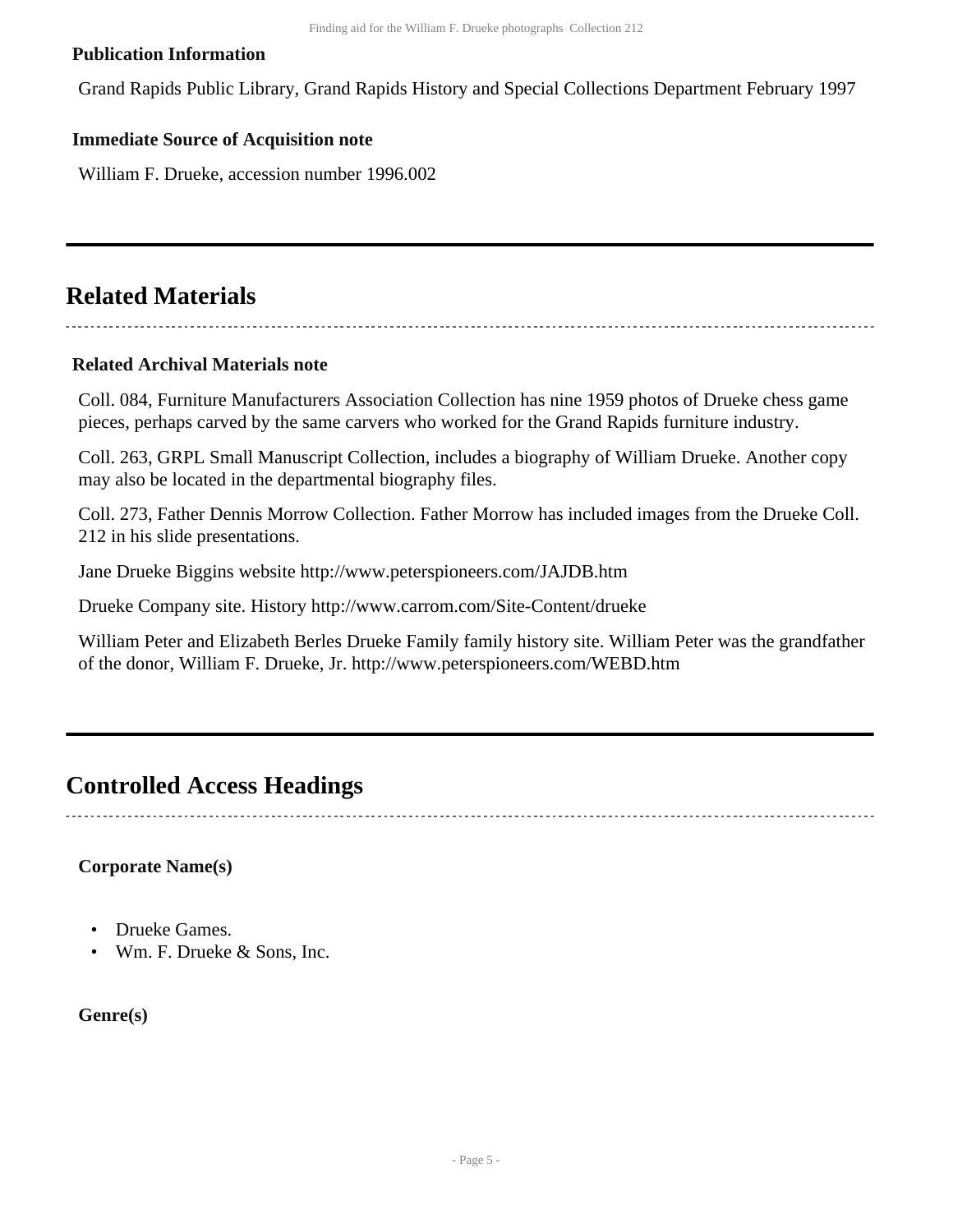• photographs

#### **Geographic Name(s)**

• Grand Rapids (Mich.) -- History -- Photographs

#### **Subject(s)**

- Express highways -- Michigan -- History -- 20th century
- Urban renewal -- Michigan -- Grand Rapids

## <span id="page-5-0"></span>**Pictorial Index**

Armory- b.2, f.7 Brewery- b.2, f.5 Bridge Street (looking west)- b.2, f.15 Bridge Street Bridge- b.2, f.8 City-County Building- b.2, f.4 City Hall- b.2, f.7 Fanny Farmer- b.2, f.16 Federal Building- b.2, f.15 Fishermen in Grand River- b.2, f.15

Flat Iron Building- b.2, f.16

Fulton and Division- b.2, f.14

Fulton St. Bridge- b.2, f.8

Fulton St. West- b.2, f.8

Frye Building- b.2, f.15,16.

Grand Rapids Bedding Co.- b.2, f.8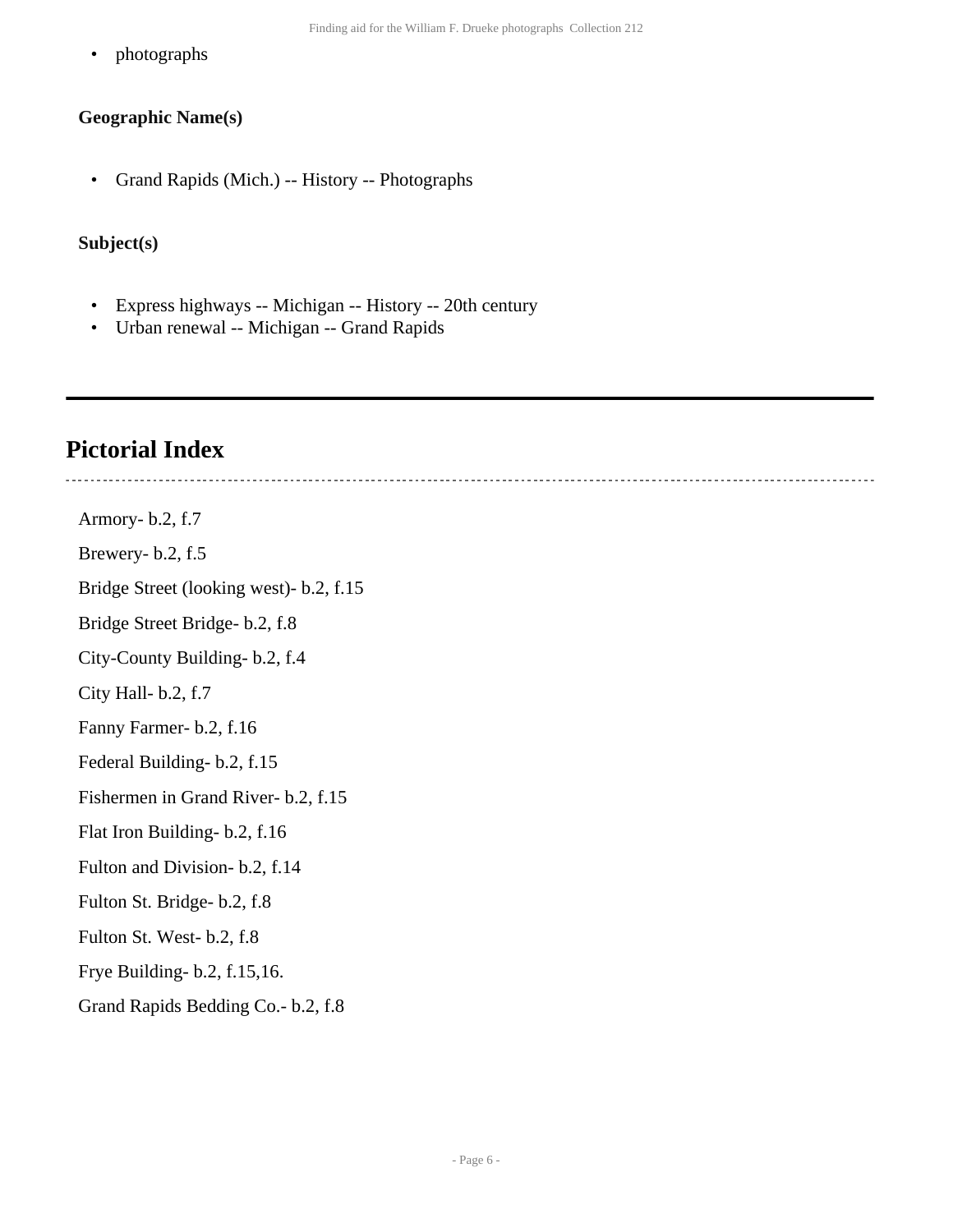- Grand Rapids Public Library- b.2, f.14
- Grand Rapids Press- b.2, f.7
- Grand River Bridge- b.2, f.9
- Grand River looking South- b.2, f.14
- Immanuel Lutheran Church- b.2, f.15
- Marywood Academy- b.2, f.9
- Michigan Bridge- b.2, f.9
- Michigan National Weatherball- b.2, f.15
- Michigan Street Hill- b.2, f.8
- Monarch Road Machinery (Old Red Schoolhouse)- b.2, f.15
- Monroe St.- b.2, f.7
- Monroe and Ottawa- b.2, f.16
- Old Kent- b.2, f.4,16
- Ottawa and Lyon- b.2, f.16
- Peninsular Club- b.2, f.16
- Rail Road Yards- b.2, f.8
- Richard's Manufacturing Co.- b.2, f.15
- Sixth St. Bridge- b.2, f.14
- St. Adalberts (West Side)- b.2, f.15
- St. Andrews- b.2, f.9
- Townhouse Motel- b.2, f.14
- Trow Bridge St. NE- b.2, f.7
- Union Bank and Trust- b.2, f.5,15,16
- Upper Monroe- b.2, f.7
- Waters Building- b.2, f.16
- Welsh Auditorium- b.2, f.9
- Wurzburg's Building- b.2, f.16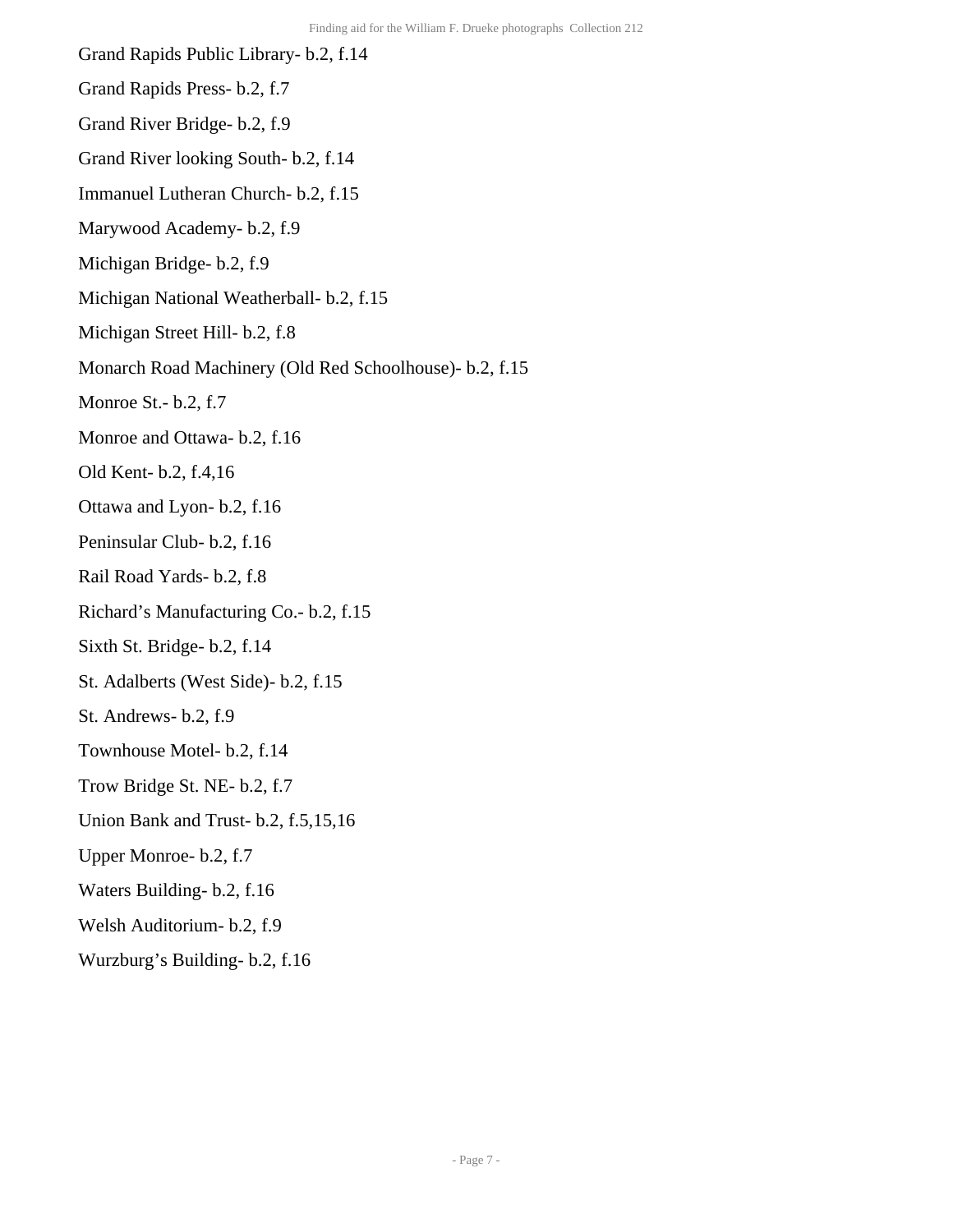## <span id="page-7-0"></span>**Collection Inventory**

<span id="page-7-1"></span>

| Photographs                            |                |                |
|----------------------------------------|----------------|----------------|
|                                        | <b>Box</b>     | Folder         |
| Freeway Construction 1959              | $\mathbf{1}$   | $\mathbf{1}$   |
| Freeway Construction 1960              | $\mathbf{1}$   | $\overline{2}$ |
| Freeway Construction 1962              | $\mathbf{1}$   | 3              |
| Freeway Construction 1963              | $\mathbf{1}$   | $\overline{4}$ |
| Freeway Construction 1964              | $\mathbf{1}$   | 5              |
| Completed Freeway 1965, 1969           | $\mathbf{1}$   | 6              |
| Completed Freeway 1966                 | $\mathbf{1}$   | $\tau$         |
| Demolition of MI Liquor Control 1960   | $\overline{2}$ | $\mathbf{1}$   |
| Post Office Construction 1961          | $\overline{2}$ | $\overline{2}$ |
| Post Office Construction 1962          | $\overline{2}$ | 3              |
| Building Construction 1965, 1967, 1969 | $\mathbf{2}$   | $\overline{4}$ |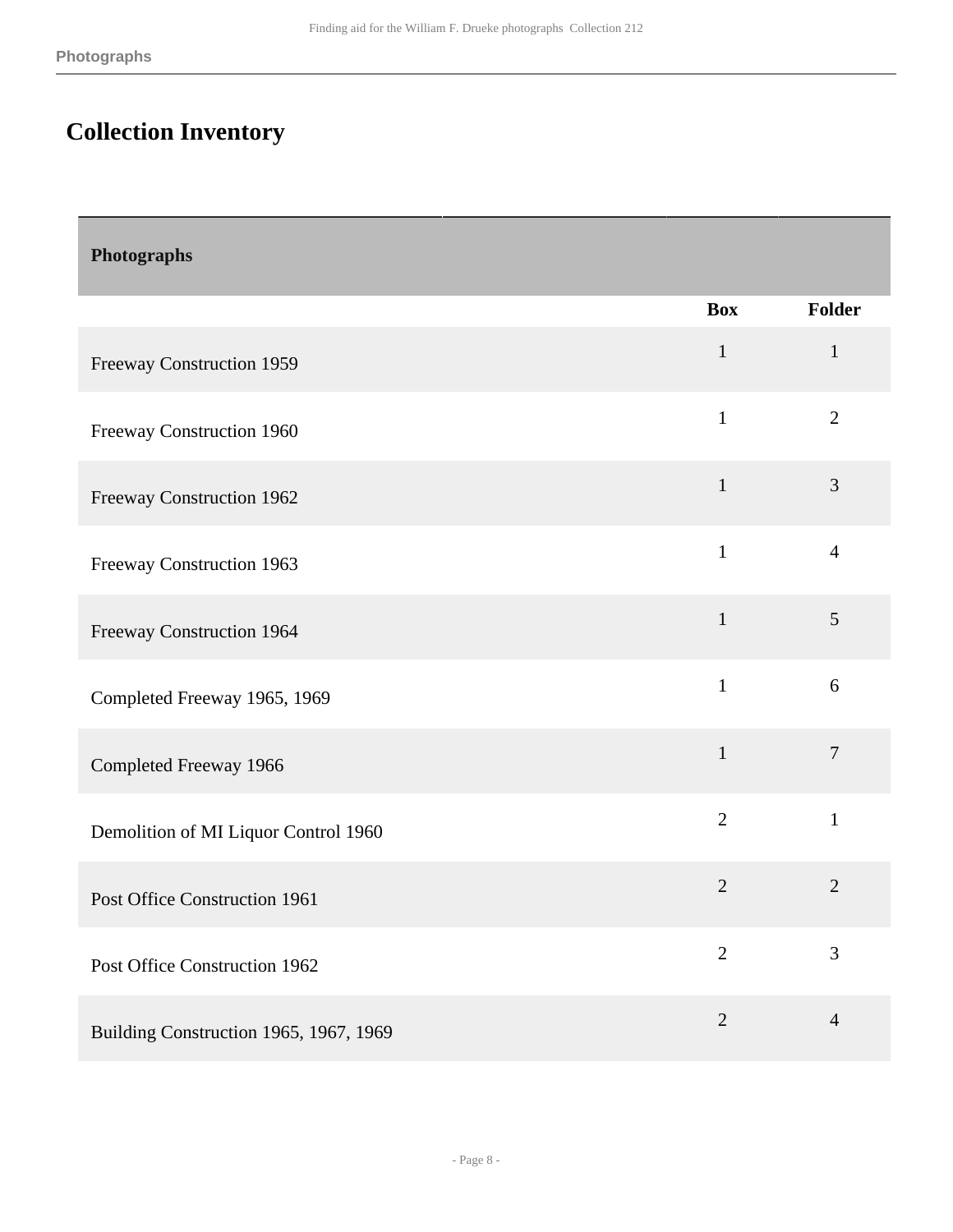| <b>Building Construction Downtown 1966</b> | $\overline{2}$ | 5      |
|--------------------------------------------|----------------|--------|
| Building Repairs (Chase Bowling) 1967      | $\overline{2}$ | 6      |
| Urban Renewal: Various Scenes 1958-1969    | $\overline{2}$ | $\tau$ |
| Views of Grand River from Bridge 1960      | $\overline{2}$ | 8      |
| Downtown: Church, Shops, River 1961        | $\overline{2}$ | 9      |
| Residential 1961                           | $\overline{2}$ | 10     |
| Damaged Building, Urban Renewal 1961       | $\overline{2}$ | 11     |
| Aerial Photo (West Side) 1963              | $\overline{2}$ | 12     |
| Building Demolition for Freeway 1964       | $\overline{2}$ | 13     |
| Downtown and Grand River 1964              | $\overline{2}$ | 14     |
| Downtown and Grand River 1972              | $\overline{2}$ | 15     |
| <b>Bubble Lens Photos 1973</b>             | $\overline{2}$ | 16     |
| Razing of Wurzburg Building 1973           | $\mathbf{2}$   | 17     |
| Grand River-Winter 1974                    | $\overline{2}$ | 18     |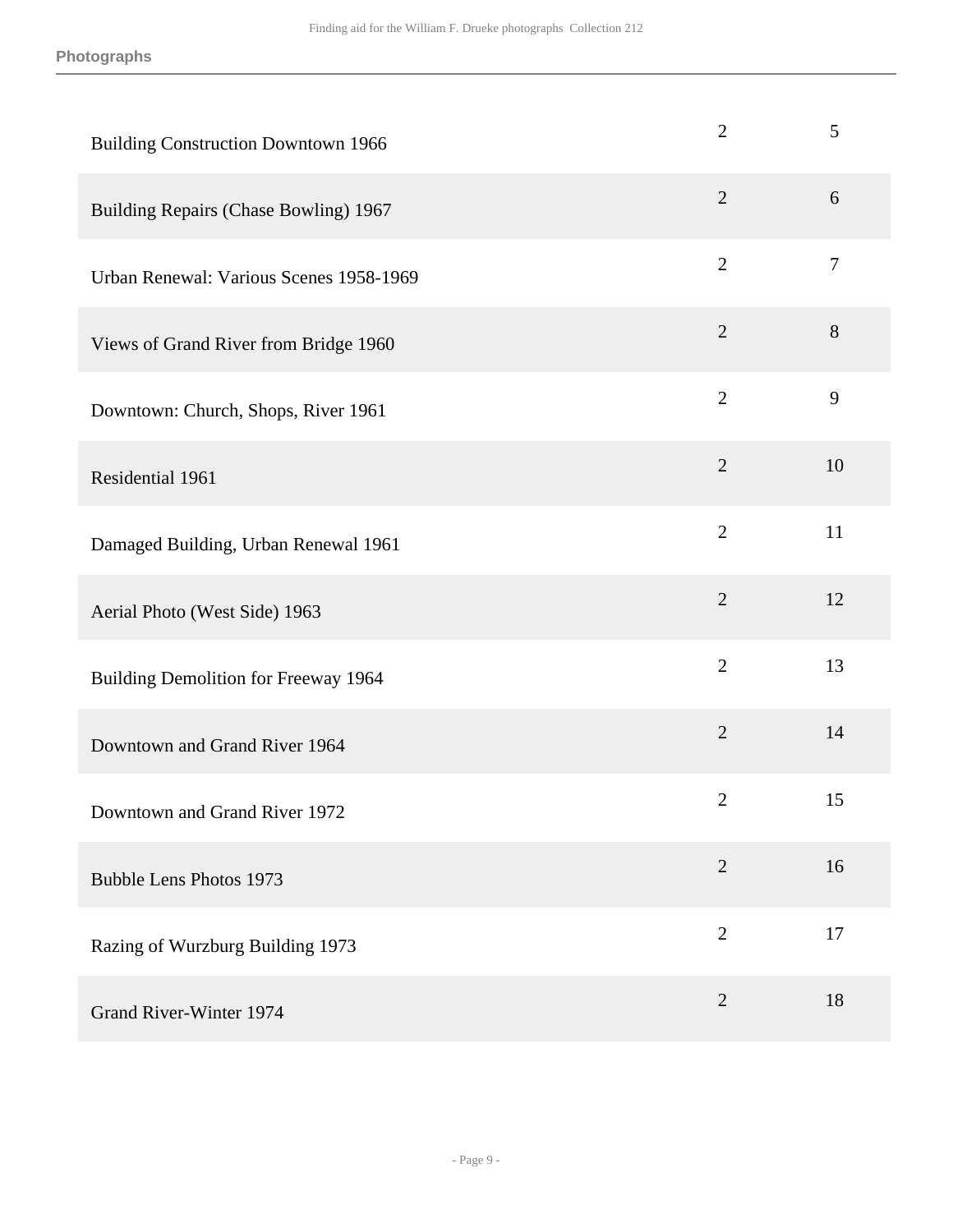<span id="page-9-0"></span>

| Bob Griffin 1960                       | 3              | $\mathbf{1}$   |
|----------------------------------------|----------------|----------------|
| Kids Skating 1962                      | 3              | $\overline{2}$ |
| March of Dimes at Mall 1963            | 3              | 3              |
| People, Unidentified, High School 1966 | $\mathfrak{Z}$ | $\overline{4}$ |
| Motorcycle Rally 1971                  | 3              | 5              |
| Building Fire 1971                     | $\mathfrak{Z}$ | 6              |
| <b>WLAV Raft Race 1972</b>             | 3              | $\overline{7}$ |
| <b>WLAV Raft Race 1972</b>             | 3              | 8              |
| Kids on a Tobagan n.d.                 | 3              | 9              |
| Old Car n.d.                           | 3              | 10             |
| <b>Drueke company and family</b>       |                |                |
|                                        | <b>Box</b>     | Folder         |
| Drueke Photos 1964, 1974, 1979         | $\mathfrak{Z}$ | $11$           |
| <b>Drueke Games Catalogs</b>           | $\mathfrak{Z}$ | 12             |